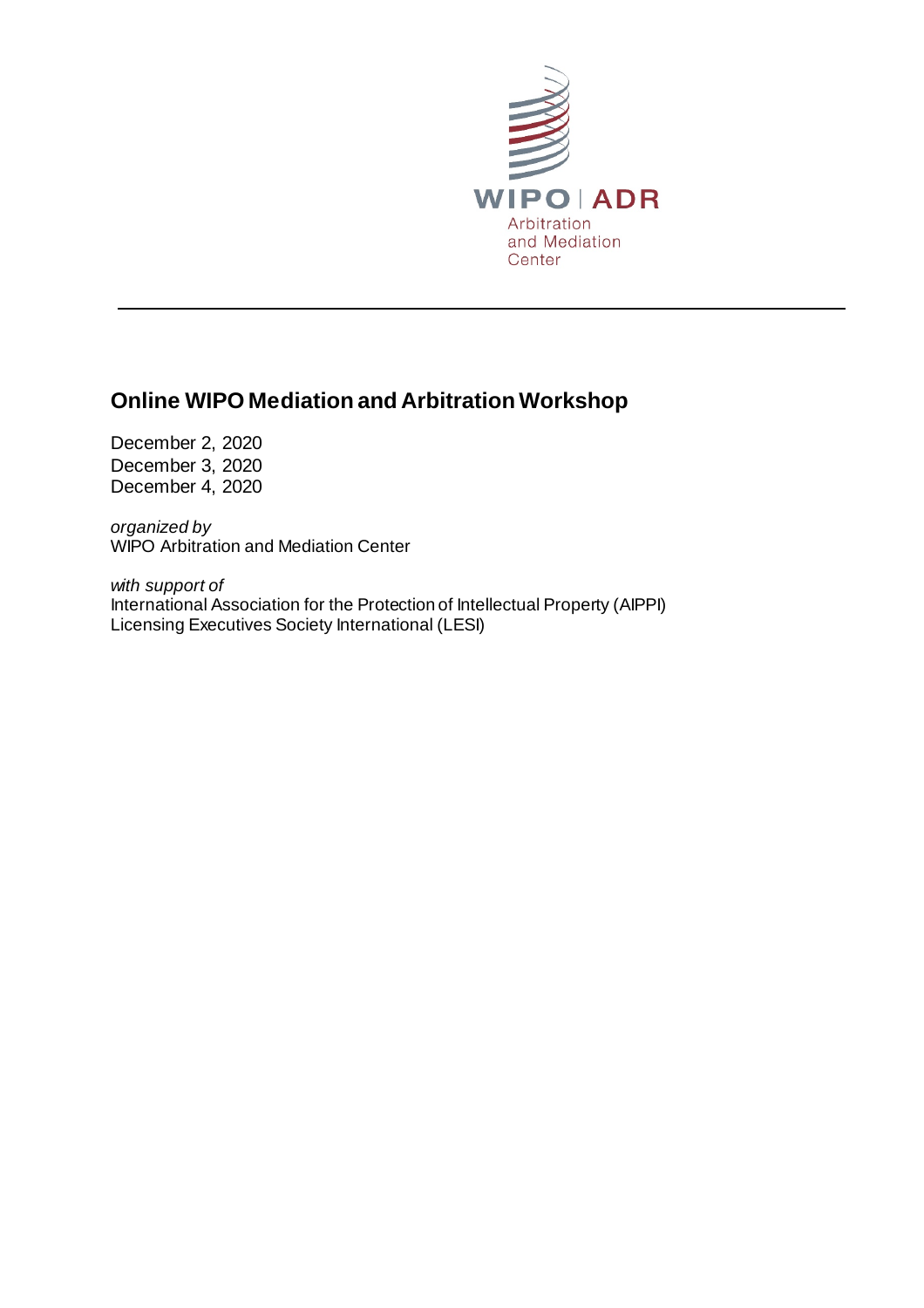### **December 2, 2020 WIPO Mediation and Arbitration Workshop Day 1: WIPO Mediation**

# 12:00 – 12:10 **I. Opening**

**FST** 

Ignacio de Castro (*Director, IP Disputes and External Relations Division, WIPO Arbitration and Mediation Center*)

Adam Rattray (*Head, Information and External Relations Section, WIPO Arbitration and Mediation Center*)

#### 12:10 – 12:25 **II. Overview: WIPO Arbitration and Mediation Center, including the**  EST **WIPO Mediation Rules**

Session Leader: Margarita Kato (*Legal Case Manager, IP Disputes Section, WIPO Arbitration and Mediation Center*)

- 1. Role of the WIPO Arbitration and Mediation Center
- 2. WIPO Mediation Rules and WIPO Mediators

#### 12:25 – 13:10 **III. Intellectual Property and Technology Mediation: Conduct of a**  EST **Mediation and the Role of the Different Actors**

Session Leader: Russell E. Levine, P.C. (*Kirkland & Ellis, Chicago*)

- 1. Mediator's Role
- 2. Selection and Appointment of the Mediator
- 3. Mediation Statements
- 4. Mediation Stages Joint Sessions, Individual Caucuses, Bargaining and Negotiating
- 5. Concluding a Mediation
	- i. Reaching an Agreement and recording it
	- ii. What to do when an Agreement is not reached

13:10 – 13:25 *Questions and Answers* EST

### 13:25 – 13:35 **IV. Online Mediation: a flexible option**

EST

Session Leader: Adam Rattray (*Head, Information and External Relations Section, WIPO Arbitration and Mediation Center*)

- 1. Embrace by ADR stakeholders in 2020
- 2. Online case management tools
- 3. A "new normal"?

13:35 – 13:45 *Questions and Answers* EST

13:45 – 13:50 *Closing*EST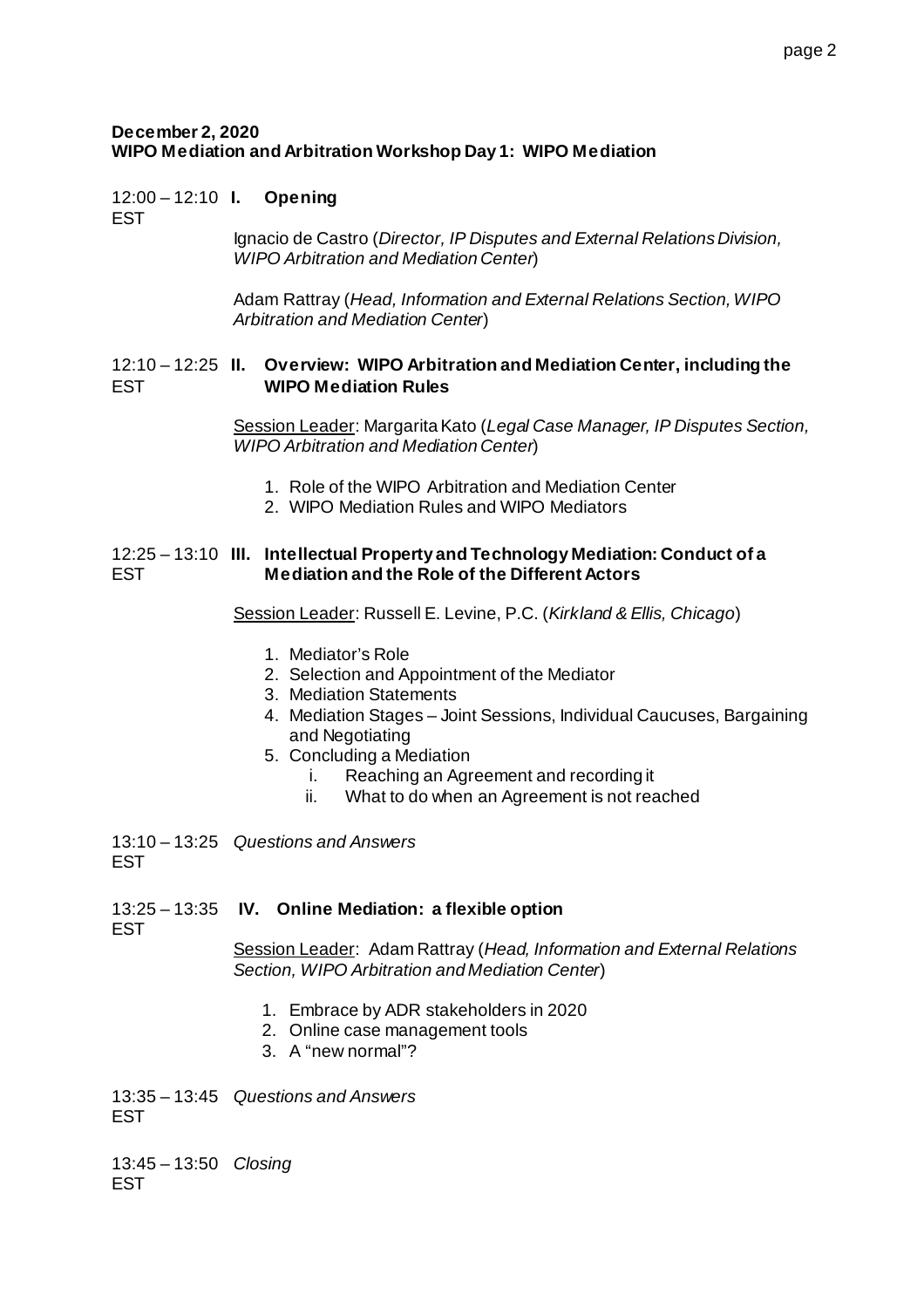### **December 3, 2020 WIPO Mediation and Arbitration Workshop Day 2: WIPO Arbitration**

# 12:00 – 12:10 **I. Opening**

EST

Adam Rattray (*Head, Information and External Relations Section, WIPO Arbitration and Mediation Center*)

1. WIPO Arbitration and Expedited Arbitration Rules and WIPO Arbitrators

#### 12:10 – 12:40 **II. Intellectual Property and Technology Arbitration** EST

Session Leader: Matthew Reed (*Wilson Sonsini, Palo Alto*)

- 1. Special Features of Intellectual Property Disputes, in Particular Patent **Disputes**
- 2. Benefits and Limitations of Arbitration in Intellectual Property Disputes as Compared to Court Litigation
- 3. Recent Developments in International Arbitration

12:40 – 12:50 *Questions and Answers* **FST** 

# 12:50 – 13:35 **III. The Conduct of WIPO Arbitration and Expedited Arbitration Proceedings** EST

Session Leader: Rachael Kent (*Wilmer Hale, Washington, DC*)

- 1. Selection and Appointment of the Tribunal
- 2. Written Submissions
- 3. Interim Relief
- 4. Evidence and Intellectual Property
- 5. Hearings
- 6. Remedies, Awards, Enforcement
- 13:35 13:45 **IV. An Online Arbitration: Case Example and Considerations**

### Session Leader: Shelby Grubbs (*Grubbs ADR, Atlanta*)

13:45 – 13:55 *Questions and Answers* EST

13:55 – 14:00 *Closing*EST